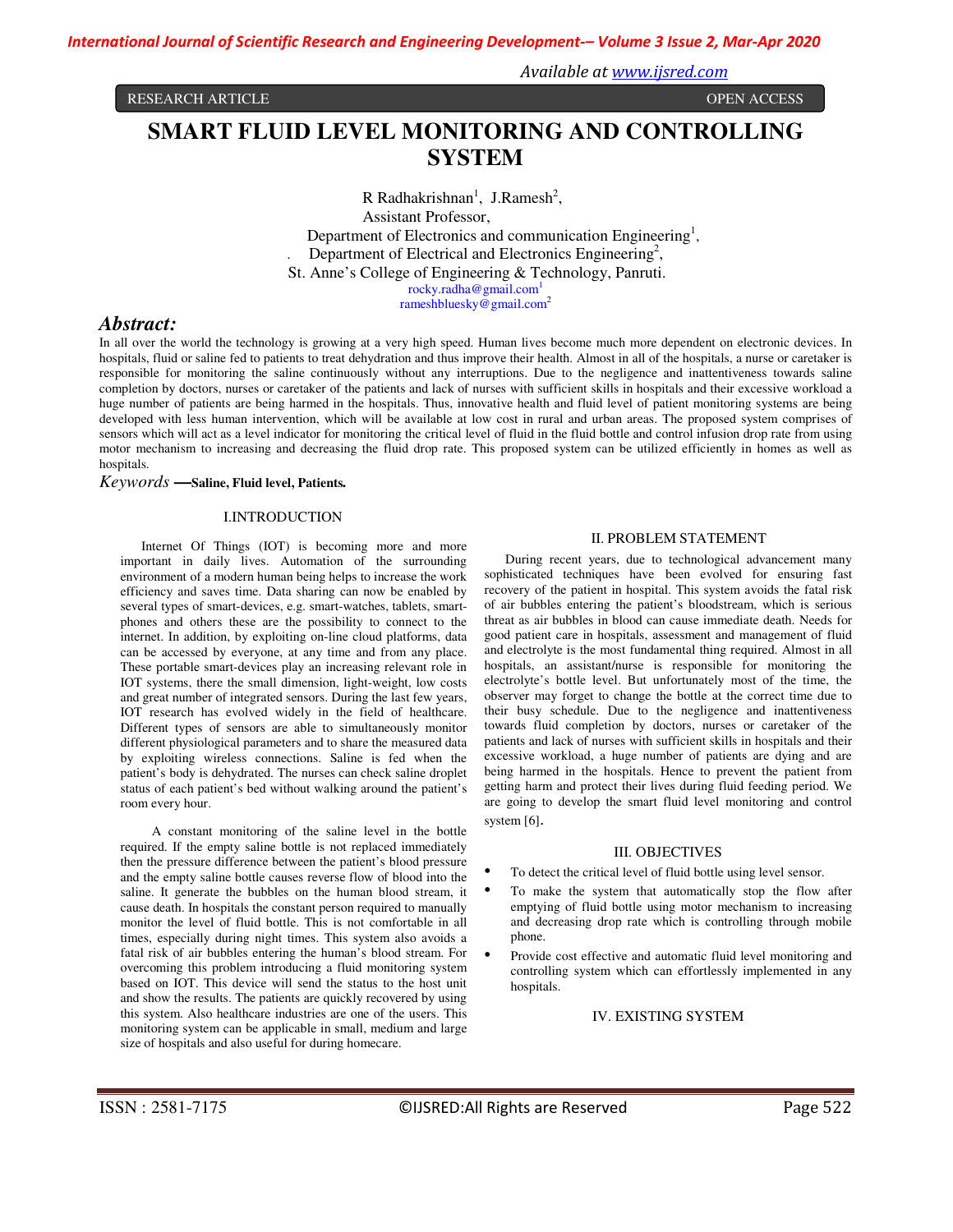# *International Journal of Scientific Research and Engineering Development-– Volume 3 Issue 2, Mar-Apr 2020*

 The implemented framework comprises of different sensors and devices and they are interconnected by means of remote correspondence modules [3].

The sensors data is been sent and received From nurse or doctor end utilizing Internet connectivity which was enabled in the Node MCU module-an open source IOT platform.

This system is used to observe the condition of patient. The data can be viewed on the Thing Speak app or any web page. The nurse can observe all the levels, or the range that is performed.

# V. PROPOSED SYSTEM

 An IOT based automatic alerting and indicating devices is proposed where level sensor is used. The sensor is detecting the level of fluid and controlling the drop rate of the fluid. The sensor output changes, when fluid level/weight is below certain limit. When fluid level is low, will alerts the observer through the LED display or/and mobile phone at the control room. When fluid level is maximum to complete the bottle data can sent to nurse and when the fluid level is minimum to complete the indication and alert directly sent to the doctor and then they are recovering the patients immediately. The alerting system is not a sound indication but it's given as voice alerting.

### 5.1 Transmitter and Receiver

It will decrease the chances of patient's hazards and increase the accuracy of healthcare in hospitals. The proposed system create assures of non-harm conditions to patients and helpful to monitoring of data and data can be stored in the database and it will be useful in future.



*Available at www.ijsred.com*





Fig 5.1 Receiver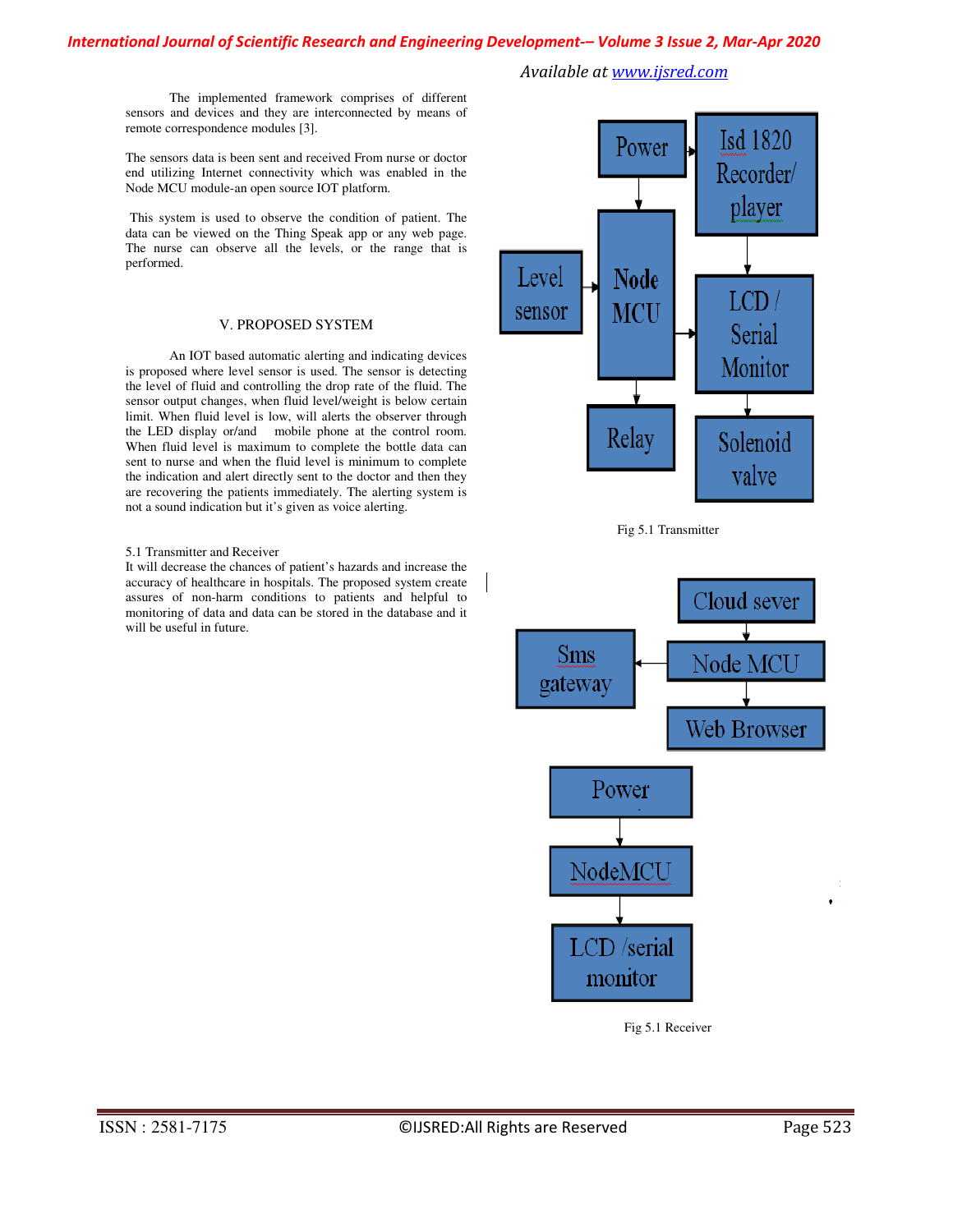# *International Journal of Scientific Research and Engineering Development Development-– Volume 3 Issue 2 2, Mar-Apr 2020*

*Available at www.ijsred.com*

#### 5.2. Node MCU

The node MCU is the open source and low-cost IOT platform. The name "node MCU" combines "node" and "MCU"(micro-controller unit).

It initially included firmware which runs on the ESP8266 Wi-Fi SOC from expressive system, and hardware which was based on the ESP-12 module.

 Later, support for the ESP32 32-bit MCU was added. In there the prototyping board designs are available.



Fig 5.2 : Node MCU pin specification

5.3. Level Sensor

 $ISSN:258$ 

- The level sensor is used in the proposed system, which is monitor the level of the fluid and give the indication and information about the fluid bottle. In the level sensor is otherwise called leak detection sensor. It is placed on the fluid bottle with the certain threshold condition.
- The fluid is above 30ml no indication to the host. But, the fluid drop rates variations are immediately show on the LCD and the host node also.



Fig 5.3 : Level sensor

**GND** 

 $5V$ 

**Definition** 

pins

**GND** 

**VCC** 

- 5.3. Solenoid Valve:
- A solenoid valve is an electro mechanical device used for controlling liquid flow.
- The solenoid valve controlled by electrical current which is run through a coil. When the coil is energized a magnetic field is created causing a plunger inside the coil to move. Fig 4 : Pin description of level sensor<br>Solenoid Valve:<br>A solenoid valve is an electro mechanical device used<br>controlling liquid flow.<br>The solenoid valve controlled by electrical current which is<br>through a coil. When the c
- Solenoid valve function involves either opening or closing an orifice in a value body which either allows or preven through the value.
- The plunger opens or closes the orifice by raising or lowering within a sleeve tube by energizing the coil plunger and sleeve assembly. • The plunger opens or closes the orifice by raising or lowering<br>within a sleeve tube by energizing the coil plunger and sleeve<br>assembly.<br>5.4. ISD Recording player:<br>• Voice recording module is based on ISD1820 which a mult

5.4. ISD Recording player:

- message record/playback device. If can offers true single-chip voice recording, non-volatile storage and play back capability around 10 second.
- This module is easy to use which could direct control by push button on board or microcontroller such as arduino. voice recording, non-volatile storage and play baaround 10 second.<br>This module is easy to use which could direct con<br>button on board or microcontroller such as arduino.

# VI. LITRATURE OF SURVEY

# 6.1 Literature Of Survey 1

Description: built up an infrared innovation based gadget to measure heart rate likewise utilized simple Temperature sensor to decide temperature of body. It was employment a re-mote correspondence to send information to the PC through serial port. At that point by utilizing the web the information is sent to the web server. And further more it can be seen starting at any-place in the web program. The drawback of this created approach is that it requires a PC for The drawback of this created approach is that it requires a PC sending the information to the web server through the web [1]. Description: built up an infrared innovation based gadget to measure<br>heart rate likewise utilized simple Temperature sensor to decide<br>temperature of body. It was employment a re-mote correspondence to

### 6.2. LITRATURE SURVEY 2

• Description: Developed system which patient's body Description: Developed system which patient's body<br>temperature, heart rate and ECG are transferred wirelessly through Bluetooth technology. In this approached system, the alert of SMS is sent from data acquisition system to the hospital for monitoring center through Zigbee wireless communication method [2]. through Bluetooth technology. In this<br>alert of SMS is sent from data acquisiti<br>for monitoring center through Zigbee

#### VII. PROJECT SETUP .

### : All Rights are Reserved